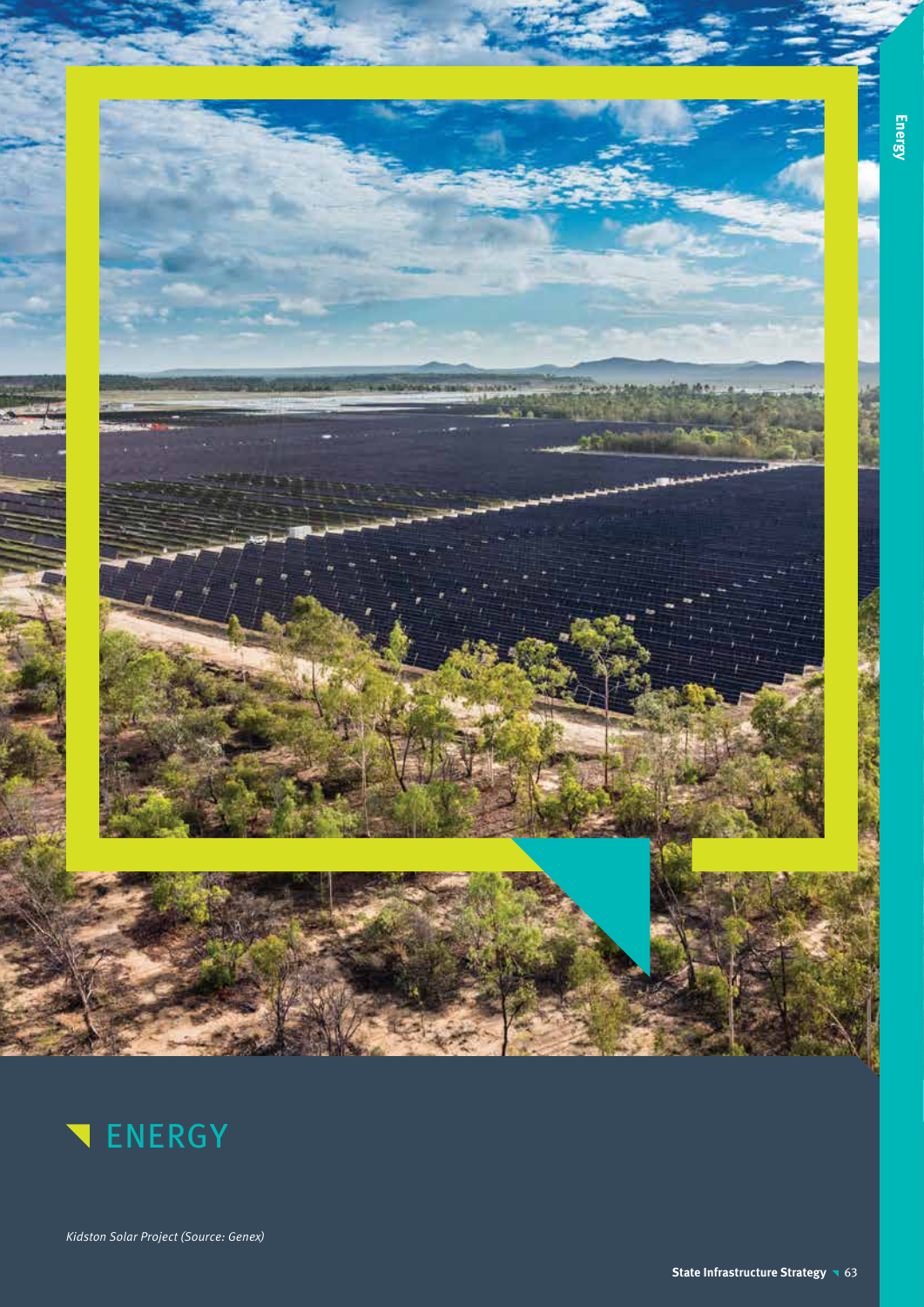

## **N**OVERVIEW

Secure, reliable and affordable energy is vital to our communities and businesses. It underpins our economy and quality-of-life, with exciting new technologies including hydrogen production paving the way for a sustainable future and creating more jobs in more industries.

Queensland enjoys an enviable energy supply that is supported by significant generation and network infrastructure. The state government plays a major role in the energy industry, owning the vast majority of network infrastructure and majority ownership of generation. This delivers reliable and affordable energy, and will support our 50 per cent renewable energy target by 2030.<sup>47</sup> With our globally significant resources, we've experienced a boom in renewable energy infrastructure investment at the household and industry level. This has been driven by falling costs, a skilled workforce and industry base, and the state government's stable investment environment, putting us on the path to becoming a renewables and hydrogen superpower.

Queensland's generation landscape is changing, reaching a significant milestone of 20 per cent renewable energy generation in 2020. Continuing to leverage our competitive advantages will support further investment and economic growth and achieve zero net carbon emissions by 2050.48

Queensland's renewable energy zones (QREZ) will unlock the next wave of large investment. They will create long-term, sustainable, and diversified employment opportunities, matching industrial energy demand with renewable energy, decarbonising industry and our electricity network. For instance, the Central Queensland QREZ creates the potential for Gladstone to become a world-leading renewable hydrogen and clean manufacturing hub.

Cheap, reliable, and accessible renewable energy will also be an integral part of Queensland's rapidly developing hydrogen industry, which is another vital plank in the state's lower emissions future. Renewable energy is also a key enabler for other sectors to reduce emissions, presenting opportunities with electrification of industry, greener buildings and electric vehicles. It can also help development of new industries, including hydrogen production and green metals.

As we globally move towards decarbonisation and electrification, the next wave is forming for our resources sector to supply, process and manufacture the new economy minerals essential for emerging technologies, renewable energy components, electric vehicles and batteries. Capitalising on this demand will be critical with the government's draft QRIDP setting out a vision to grow and transform the resources sector to take advantage of these opportunities.

As the uptake of new technologies and renewable energy generation continues to increase, we will need to modernise our infrastructure with energy storage a crucial element in transformation of the energy system. It smoothes out the variable output from wind and solar and peak times in electricity demand, supporting overall system stability and resilience.

There are various types and sizes of energy storage and given the diversity of system needs going forward, a range of energy storage solutions will be needed. There is a role for both short-term storage – such as small and large-scale battery storage systems – and longerduration storage– such as pumped hydro – to ensure that the energy supply remains secure and reliable.

Customers, global investors and markets are converting to renewables to reduce emissions. For Queensland industries to maintain and grow their global competitiveness, it is imperative there is support to transition to lower-emission sources of energy. We can achieve this by taking the opportunities presented by our plentiful and cheap renewable energy sector to grow existing and new industries.

The speed and scope of this transformation means there is a greater need for coordinated infrastructure planning to continue to meet the affordability, reliability, and security needs of Queensland customers. The Queensland Government is developing an Energy Plan that will outline a credible pathway to achieve the 50 per cent renewable energy by 2030 target and support transformation of the energy system.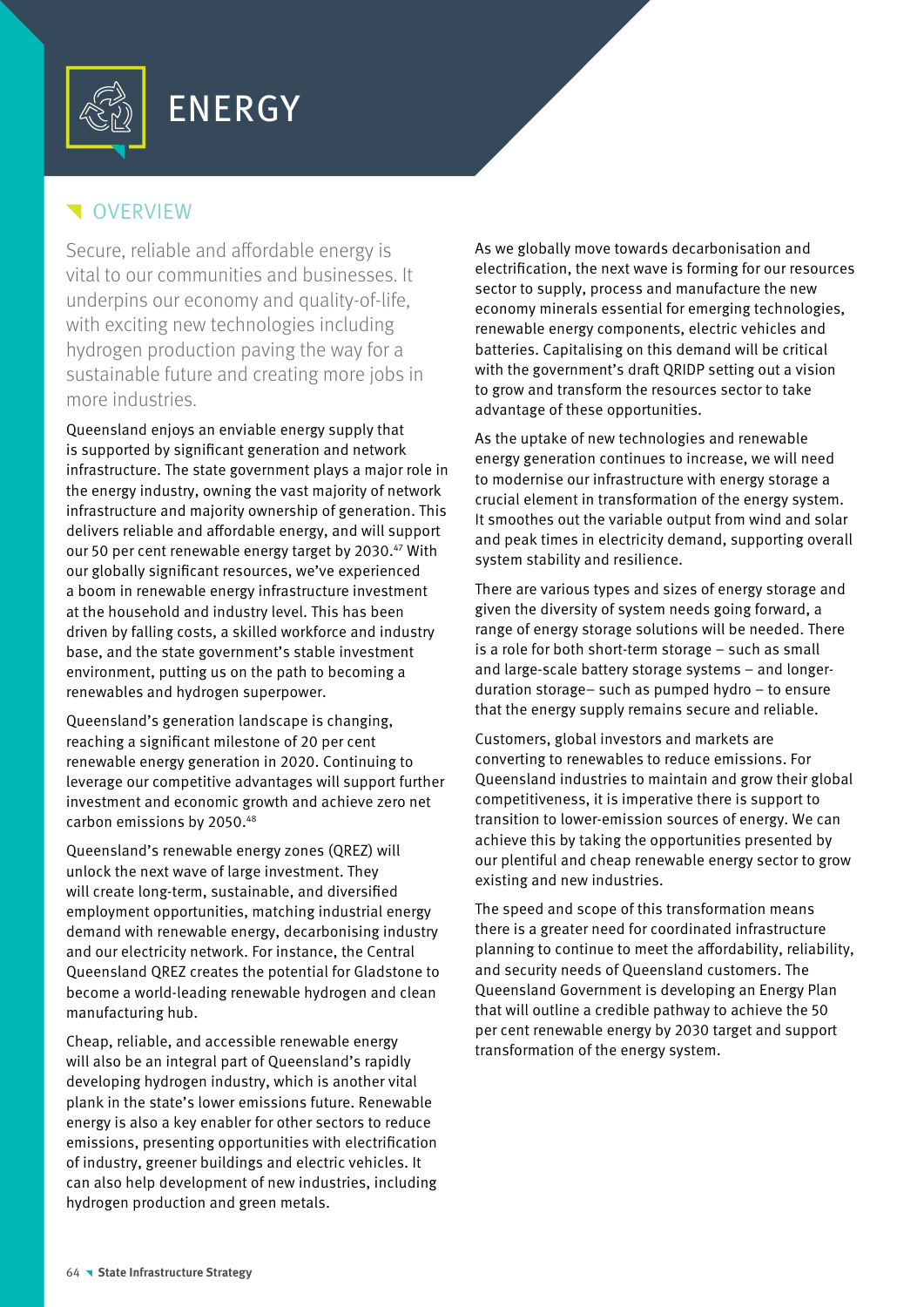### **CURRENT KEY INITIATIVES**

### **T** Queensland Renewable Energy Zones

The government has committed \$145 million for three Renewable Energy Zones (QREZ), located in the Northern, Central and Southern regions, as part of Queensland's COVID-19 Economic Recovery Plan.

### **T** Queensland Hydrogen Industry Strategy

The Queensland Hydrogen Industry Strategy 2019–2024 released in 2019, sets the direction for sustainable hydrogen industry development, building on Queensland's competitive advantages.

### **T** Queensland Renewable Energy and Hydrogen Jobs Fund

Established as part of the \$3.34 billion Queensland Jobs Fund (QJF), the \$2 billion Queensland Renewable Energy and Hydrogen Jobs Fund is assisting Queensland's energy transformation, by supporting governmentowned energy corporations (GOCs) to increase investment in commercial renewable energy and hydrogen projects, along with supporting infrastructure, including in partnership with the private sector.

**Borumba Dam Pumped Hydro Study** The government has invested \$22 million from the QREZ to investigate the potential to construct a pumped hydro energy storage

facility at Borumba Dam, near Gympie.



Borumba Dam (Source: Seqwater)

### **TRENDS**



Combined with the growth of rooftop photovoltaic (PV), the increase in large-scale renewable energy has resulted in Queensland's share of renewable energy jumping from 7 PER CENT in 2016 to 20 PER CENT in 2020–21



Queensland has led the way with renewable generation. With increasing renewable generation, there will be an INCREASED NEED TO STORE

### RENEWABLE ENERGY

in both small and large-scale batteries. In order to facilitate grid stability, this could range from using EV batteries powering homes to large pumped hydro facilities



Employment in RENEWABLE ENERGY is predicted to increase by between

### 5,000 AND 8,300 JOBS

 to 2035, with 75 per cent in regional Queensland49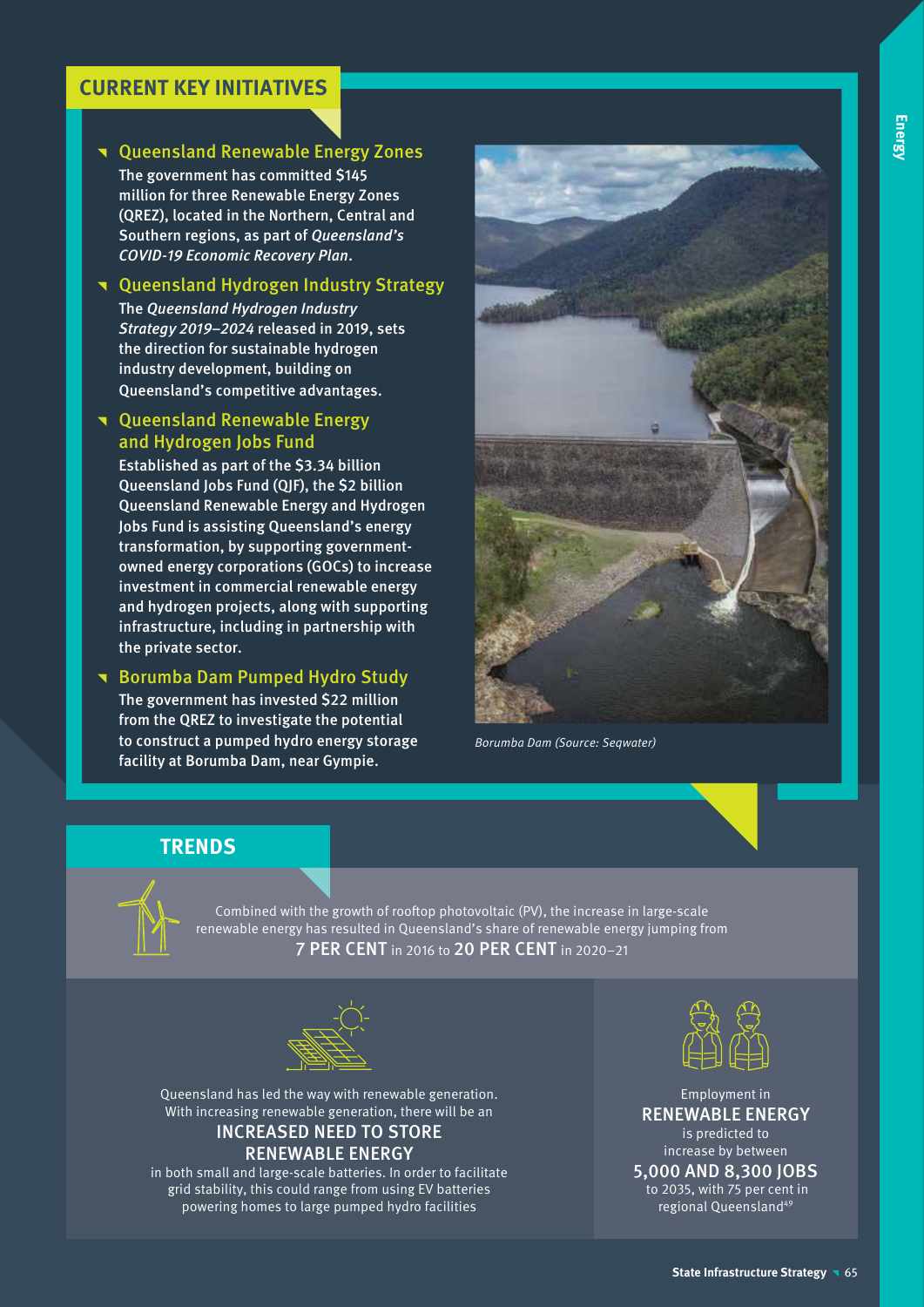

# ENERGY

## CHALLENGES

### COVID-19 impacts

The pandemic has created key shifts in energy consumption and behaviour brought about by working from home, online shopping and consumer savings. The impact of these in the longer term is not yet clear.



### Energy security, reliability, and affordability

The increasing amount of renewable energy generation coming online, as well as changes in consumption and demand, has the potential to impact reliability, security of supply and cost within the network. Renewable generation, variable by nature, needs to be complemented by other technologies such as energy storage. This is being actively managed by Queensland's electricity networks, and the state government through various network, generation, and storage projects. Demand management and energy efficiency measures are also used to better manage peak demand, improving grid resilience.



### Managing disruption from new technology and decentralisation of the energy system

More than 700,000 solar PV systems are installed in Queensland homes and businesses.<sup>50</sup> This form of distributed energy resource brings many benefits to customers, but it also presents new challenges for managing the system. Increasing solar uptake reduces the load drawn from the grid in the middle of the day, when solar resources are at their highest, as demonstrated in the following graph:



This low system load during the middle of the day, followed by a quick ramp-up to meet peak load as the sun sets, can make it more difficult to keep the system operating smoothly. Work is underway at national and state levels to ensure issues relating to this phenomenon, such as maintaining system strength services and balancing supply and demand in emergencies, are addressed to ensure the system continues to allow greater amounts of distributed energy resources.



### Energy in remote communities

Energy supply in remote communities is logistically difficult and can be expensive. These communities are too far from the national energy grid to be connected easily and need to rely on diesel generators, small-scale distributed generation (e.g. solar, wind, geothermal) or nearby large companies. Nonetheless, Ergon Energy retail customers in these communities pay the same electricity prices as other customers across regional Queensland, due to the Queensland Government's Uniform Tariff Policy and Community Service Obligation payment of about \$500–\$550 million in 2021–22.



Stand-alone power system (SAPS) adapted from Energy Networks Australia<sup>51</sup>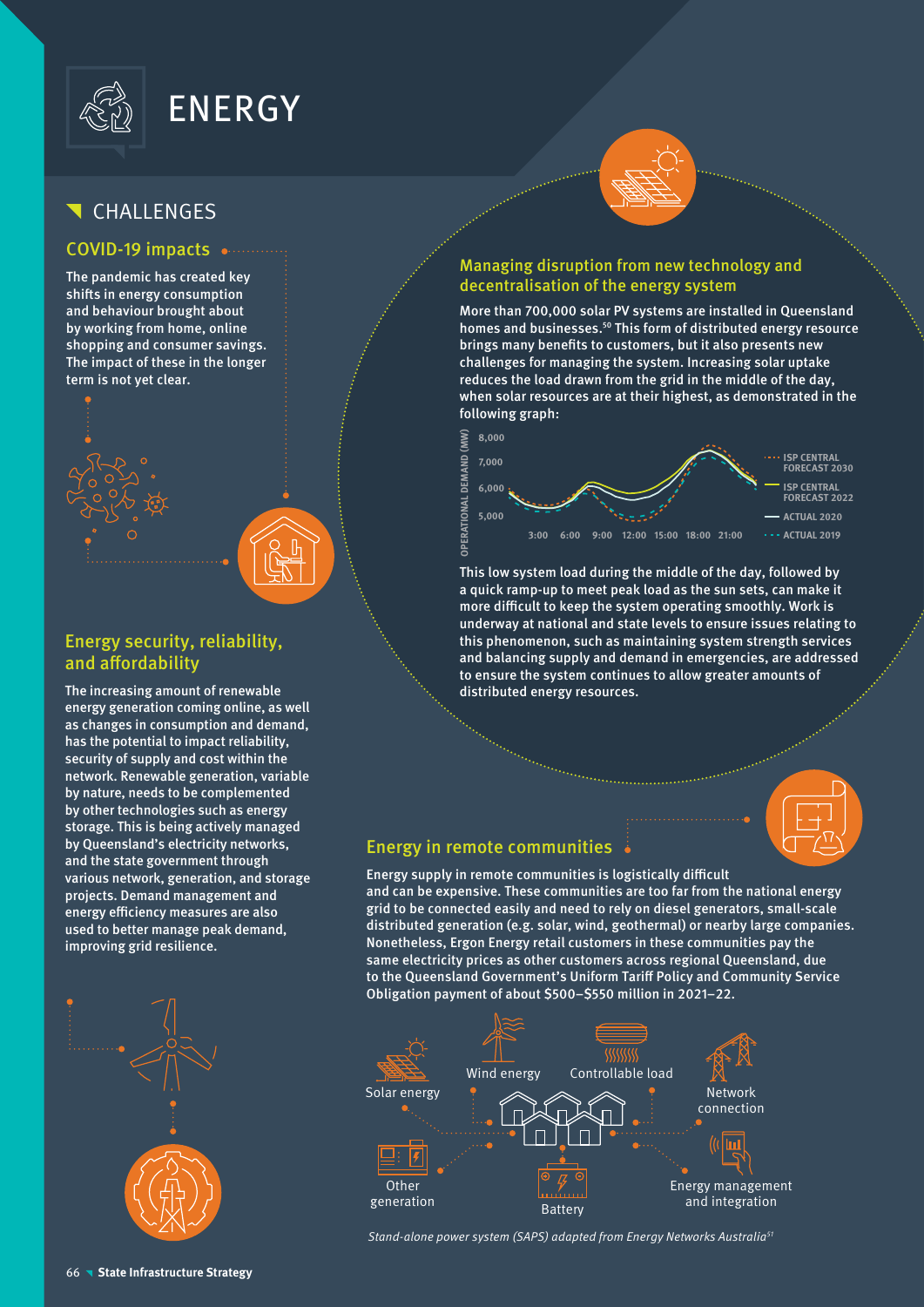## **N** OPPORTUNITIES

### Global push towards renewable energy successively

The Queensland Government is committed to transitioning to a low-carbon energy future by achieving zero net emissions by 2050 under the Queensland Climate Adaptation Plan 2020–2030, including the 50 per cent renewable energy target by 2030.52 The state is on track to achieve this, with renewable energy generation increasing its overall share.



The state government will continue to support renewable developers through large-scale project facilitation and planning and network connection assistance. It will also continue to advocate for stable and integrated national climate and energy policies.

### Supply chain development .....

Renewable energy and hydrogen present an opportunity to grow local manufacturing and develop a true value chain to become a renewable and hydrogen superpower. The government is supporting the development of locally made renewable and hydrogen production components, providing certainty to manufacturers to set up operations here through a guaranteed pipeline of work.





### Emerging renewable energy enabled industrial hubs



Co-locating industrial hubs, such as renewable hydrogen and ammonia production, metal refining and advanced manufacturing, can be facilitated as renewable energy becomes more readily accessible. Strategic planning will be required to ensure we capitalise on these opportunities.

### Industrial decarbonisation

There is scope to reduce the emissions intensity of key industries through demonstrated and mature solutions (e.g. electrification and greater adoption/use of renewables). Emerging solutions such as high-grade heat electrification, solar thermal and hydrogen have the potential to achieve deeper emissions cuts.





### Future energy mix

As the state moves towards a more renewable future with greater renewable energy generation, the role of gas, coal, petroleum, biofuels and hydrogen will change.

The opportunity to decarbonise for many businesses will be renewable energy provided through electrification or clean hydrogen. Advanced biofuels may be the way forward for those industries that will be more challenging to decarbonise, such as aviation.

This will provide opportunities for innovative technologies to enter the market to help address the challenges associated with the integration of greater levels of renewables and Distributed Energy Resources (DER). For example, utility-scale energy storage and pumped hydro can act as a solar soaker to use excess solar PV generation.<sup>53</sup>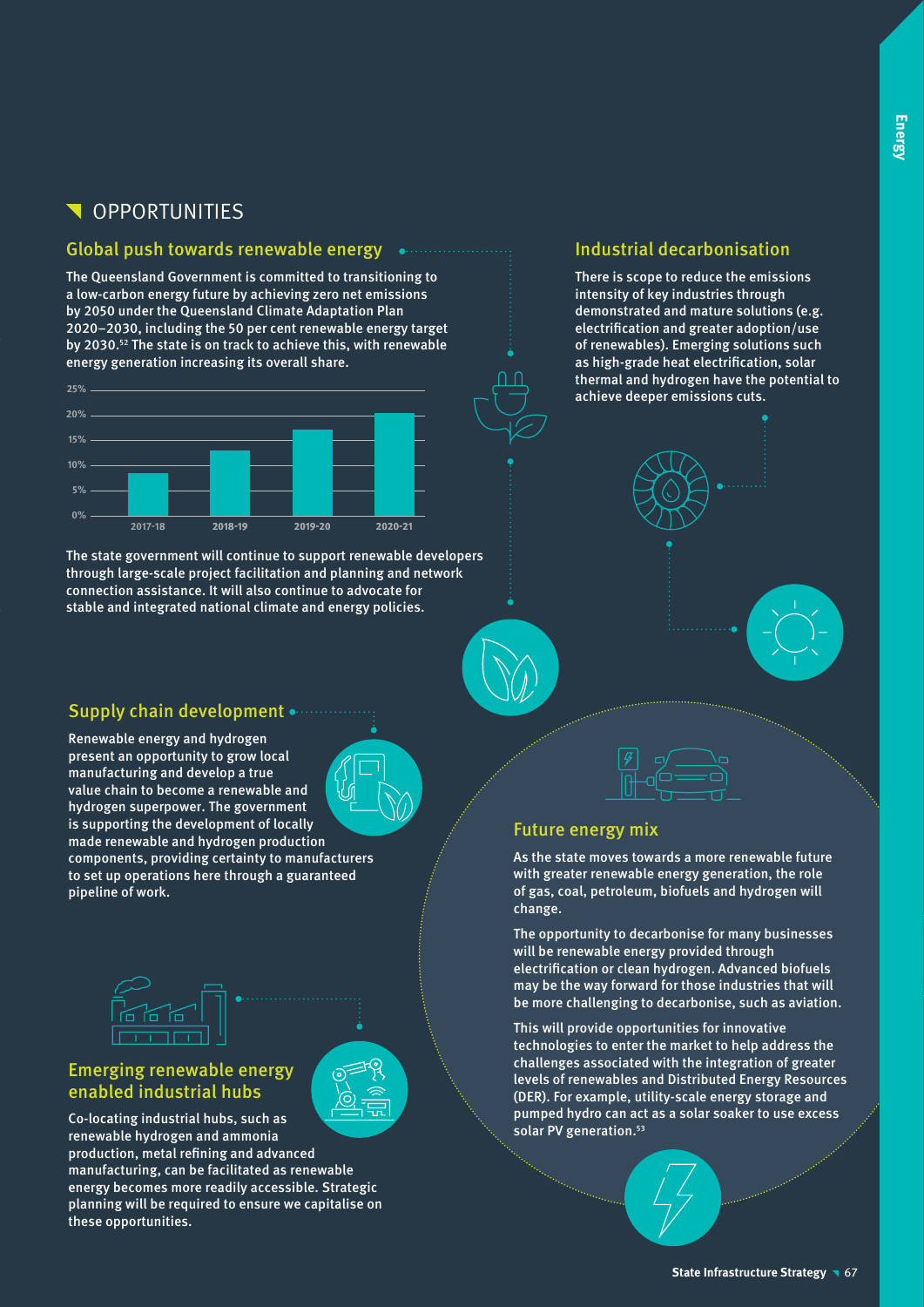

### PRIORITY ACTIONS

#### **1 50 per cent renewable energy target (DEPW)**

Queensland has committed to a 50 per cent renewable energy target by 2030 while maintaining an affordable, reliable and secure electricity supply. This target will assist in achieving zero net emissions by 2050.

#### **2 Developing an Energy Plan for Queensland (DEPW)**



The energy plan will set out actions to achieve 50 per cent renewable energy by 2030 and a cleaner, affordable, and reliable energy system that powers a pipeline of jobs and opportunities. This will put Queensland on the world-stage as a renewable and hydrogen leader, with thriving regional communities and clean industry growth.

#### **3 Develop Queensland's Hydrogen Industry (DEPW, DSDILGP)**



Implement the Queensland Hydrogen Industry Strategy 2019–2024 so there is a framework for working with private enterprises and government to sustainably develop the industry.

# **4 Queensland Renewable Energy and**

The Queensland Renewable Energy and Hydrogen Jobs Fund (QREHJF) is supporting GOCs to increase investment in commercial renewable energy and hydrogen projects, along with supporting infrastructure, including in partnership with the private sector.

### **Hydrogen Jobs Fund (QT) <sup>5</sup> Energy storage (DEPW, EQL) <sup>6</sup> Northern QREZ (DEPW)**

Growing Queensland's energy storage through batteries, pumped hydro and hydrogen is key to fully realising our renewable energy opportunities and contributing to reliability and affordability. A detailed study is investigating Borumba Dam as a potential pumped hydro site. Five locations across regional Queensland will host a large-scale, network-connected battery trial aimed at supporting the state's continual uptake of renewable energy. The government is also investing \$147M to support the connection of Genex's 250 MW Kidston Pumped Storage Hydro Project in North Queensland.



Unlocking renewable wind energy development in this region has been a logistical challenge due to its location and distance from load centres. Development of the Northern QREZ, including transmission capacity, has the potential to resolve some of these challenges, while providing an economic stimulus in sustainable and diversified employment opportunities.

#### **7 Capturing the benefits of Queensland's renewables and hydrogen transformation (DEPW)**



Queensland's renewable and hydrogen sectors will support the decarbonisation of existing industry and attract new industry powered by low-cost, reliable, clean energy. We will:

- ^ unlock opportunities to match renewable energy with economic opportunities
- work with industry in strategic locations to deliver access to affordable energy, including renewable hydrogen and achieving economies of scale for investment and jobs
- support the establishment of new industries and decarbonisation of existing ones.



Development of the Central QREZ, including transmission capacity, will facilitate growth in green manufacturing industries, creating a thriving export economy from the Port of Gladstone. Prospective new industries could include hydrogen production, hydroxide, chlorine polyvinyl chloride, hydrochloric acid, green aluminium and ammonia, new economy minerals and other manufacturing.

### **8 Central QREZ (DEPW) 9 Southern QREZ (DEPW)**



Development of the Southern QREZ in the Darling Downs and South West will take advantage of an existing strong network that has spare capacity and good quality wind resources. Renewable energy development will support growth in agribusiness by diversifying electricity used in agricultural processing facilities, as well as in other industries due to its proximity to the SEQ load centre.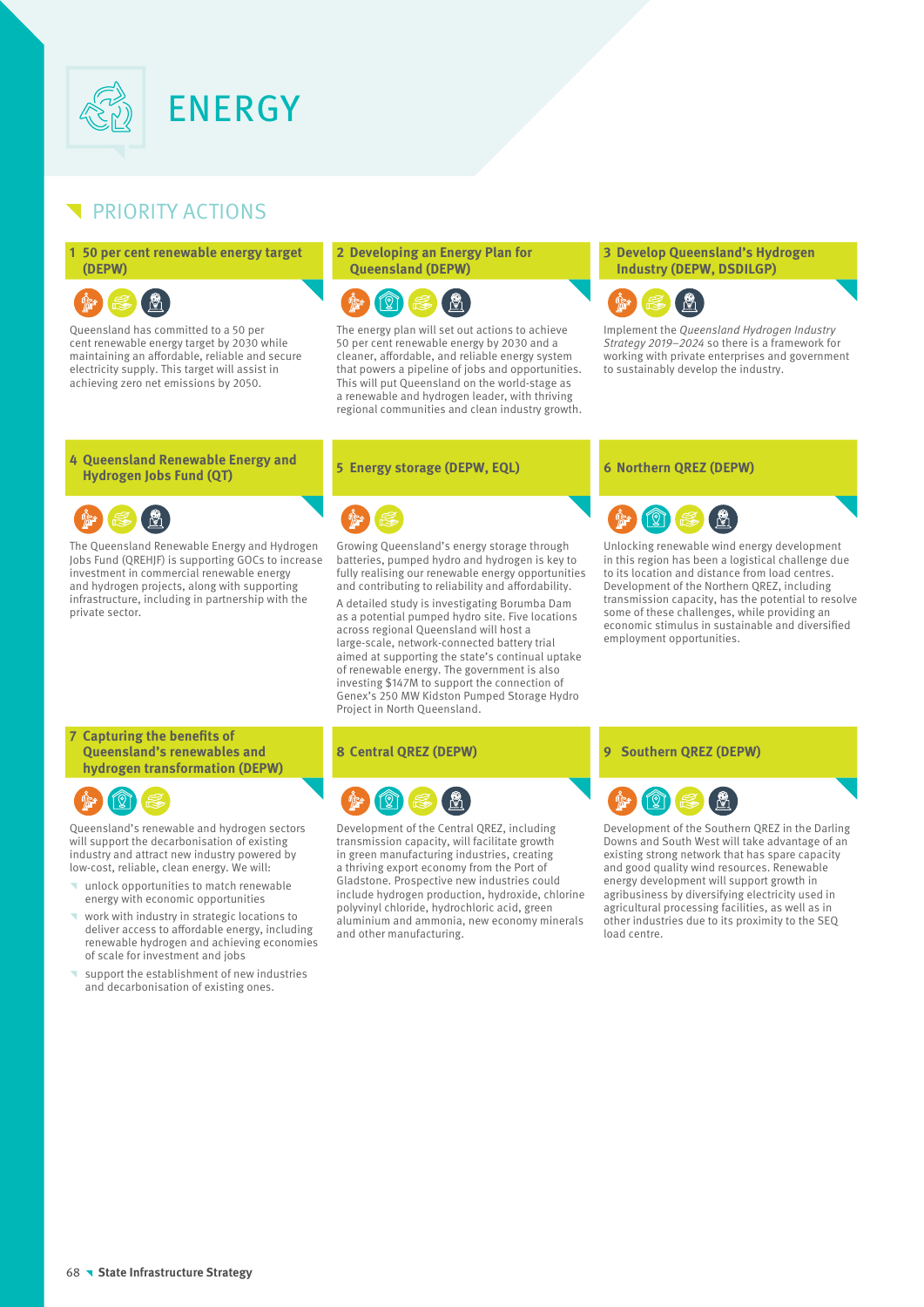### ๎Ѧ҈  $\circledR$

Work is underway to identify strategic pathways that will deliver improved electricity services to customers in regional and remote areas of the grid. This includes supplying customers on the fringes with standalone power systems.

**13 Represent Queensland's interests (DEPW)**

In the interests of developing a national energy policy, the Queensland Government will work with the Australian Government, its state counterparts and the National Energy Market to ensure its renewable energy aspirations are supported.

#### **16 Future Fuels (DSDILGP, DEPW)**



Queensland will continue to support and encourage the development of future fuels to complement Queensland's future energy mix.

#### **<sup>10</sup> Stand-alone power systems (DEPW) <sup>11</sup> Distributed energy resources and storage (DEPW)**



Give customers the opportunity to access new value streams from their investment in distributed energy resources, such as rooftop solar, batteries, EVs and demand management using incentives to change behaviours and move to active participation. This enables greater levels of DER to be safely integrated into the energy system.

**14 Readiness of the energy system and new technologies such as EVs (DEPW)**



Ensure the energy grid is able to support and integrate with technologies such as EVs. This will address EVs using the grid for charging and feeding back into the system.

#### **12 Future energy needs for the North West Minerals Province (DEPW)**



Options to reduce the cost of energy in the North West Minerals Province are being explored. This will open up opportunities for the development of new earth and rare earth minerals, providing the cobalt, copper, scandium, nickel, vanadium, and other minerals needed for batteries, zero-emission vehicles and solar panels.

**15 Assisting reduction in industrial emissions (DEPW)**



Work with large industrial customers to consider industrial energy needs, local availability of renewable energy and support for industry to increasingly adopt technologies and renewable energy.



Wind Farm, Ravenshoe (Source: Energy and Public Works)

## INFRASTRUCTURE OBJECTIVES



Encourage jobs, growth and productivity



Develop regions, places and precincts



Enhance sustainability and resilience



Adopt smarter approaches